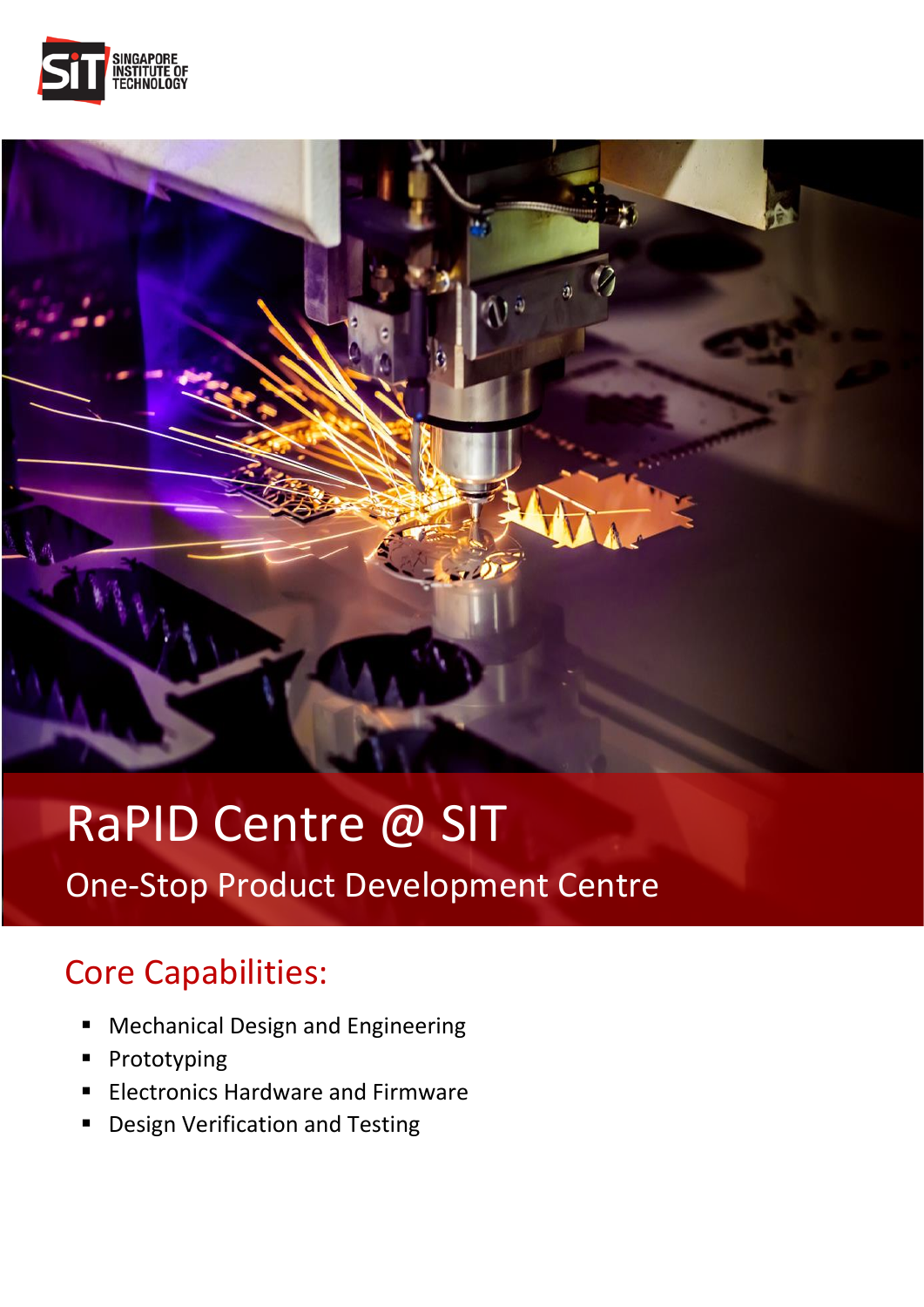

## **ABOUT RaPID CENTRE @ SIT**

The **Ra**pid **P**roduct **I**nnovation and **D**evelopment (**RaPID**) Centre at the Singapore Institute of Technology (SIT) is a one-stop rapid prototyping and product development facility, aimed at supporting Small and Medium Enterprises (SMEs) and Startups, in product innovation and development. Companies work directly with our multi-disciplinary Faculty staff, Professional Officers and SIT students to turn novel ideas into innovative products through ideation, prototyping and user-validation of minimum viable products before scaling up for production.



The Centre provides core capabilities in engineering design, prototyping and systems integration to enhance the realisation of product ideas.